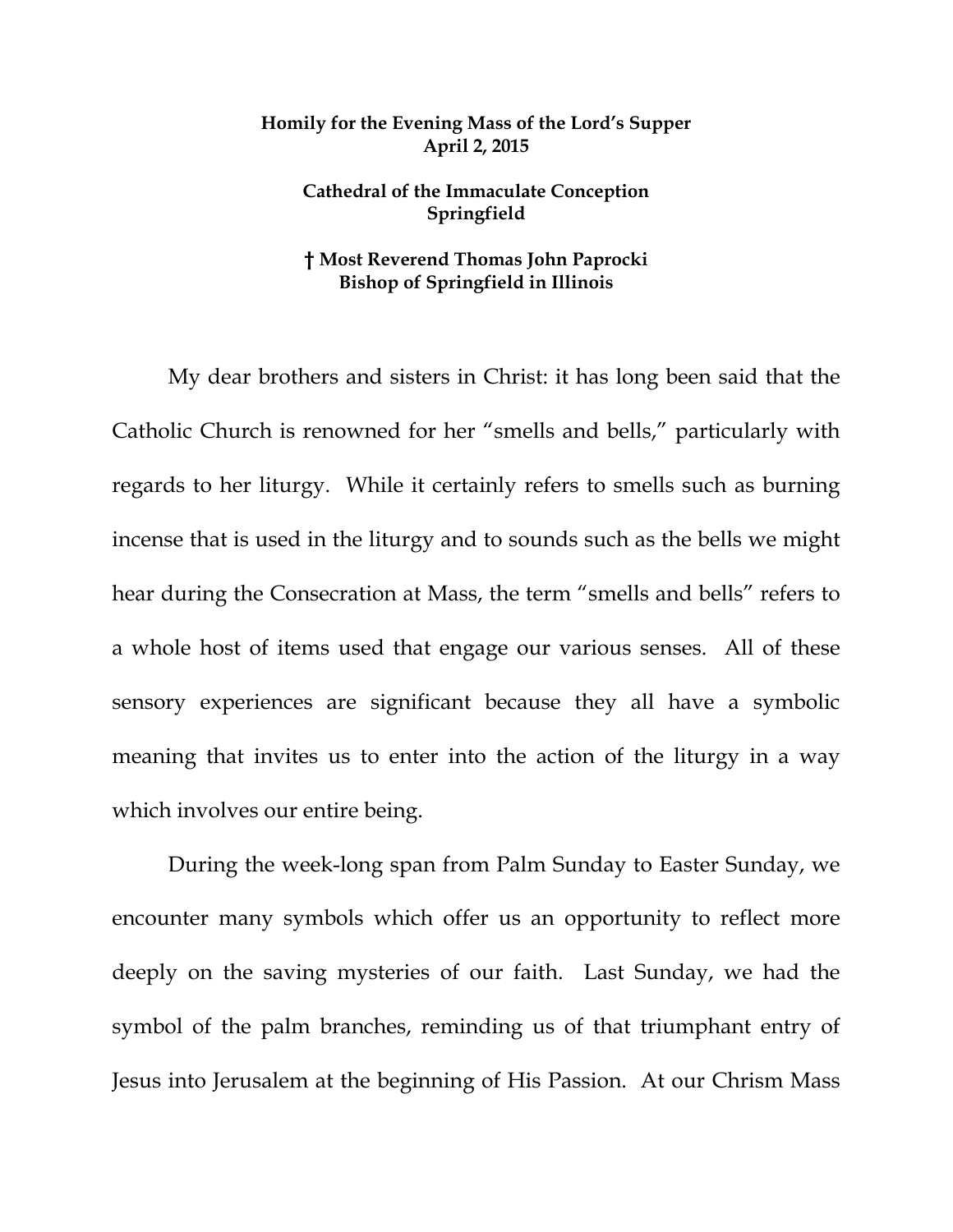on Tuesday, we had the sweet smell of balsam that was mixed with oil to create the Sacred Chrism which is used to consecrate people and things for sacred purposes. Tomorrow, we will have the opportunity to touch and kiss the wood of the Cross which is the instrument of our salvation. At the Easter Vigil, we will gaze upon the pillar of light as the Paschal Candle leads us into the Cathedral, signifying Christ's ultimate triumph of light over darkness in His Resurrection from the dead.

 This evening, as we celebrate this Mass of the Lord's Supper, we are invited to consider some additional symbols. I would like to suggest four main symbols, symbols which lie at the heart of this night. The symbols are these: bread and wine, and basin and towel.

 The mention of these four symbols should be of no surprise to you, for we know that this night focuses on the Eucharist in the forms of bread and wine and the call to service as demonstrated in the Washing of the Feet. But these symbols are worth some more reflection because of their importance to our daily lives as Catholics.

 Turning first to the symbols of bread and wine, we recall that night on which Jesus instituted the Holy Eucharist at the Last Supper. In the process, He also commanded His Apostles to continue the ministry of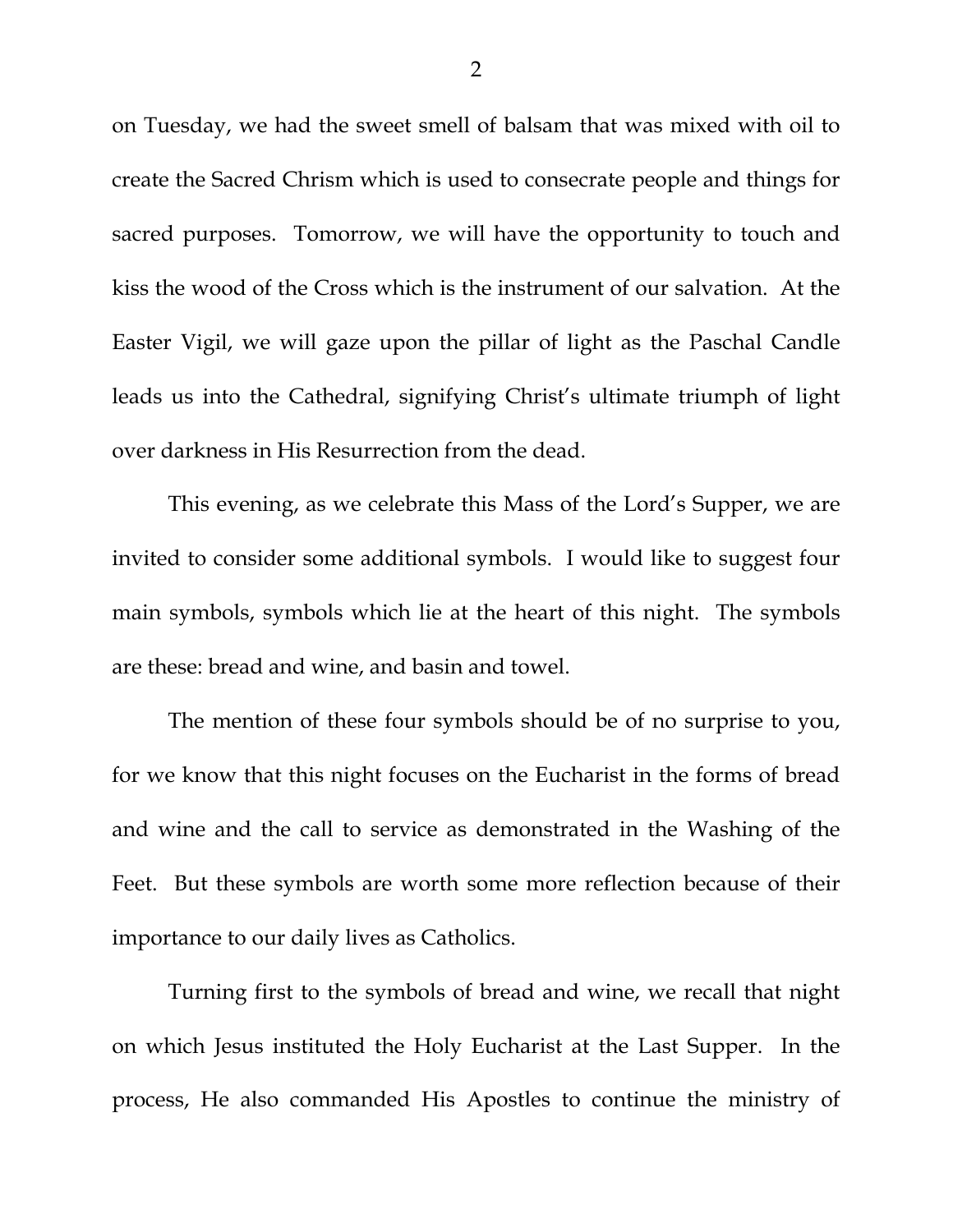celebrating the Eucharist, a ministry made possible through His institution of the ministerial priesthood. This great gift of the Eucharist was given to us in order to deepen our relationship with Him.

 In our first reading from the Book of Exodus, we hear the story of the Passover and how the Hebrews were instructed by God to perform a detailed ritual. Their obedience to these instructions resulted in God looking with favor upon them and sparing them from the destructive blow that the Lord would deliver to the Egyptians, thus paving the way for their escape from slavery. Every year this ritual would be repeated as a living reminder of God's saving action and how, through that action, He established the Israelites as His chosen people.

 The Passover event stands out as a moment of great significance in the unfolding of salvation history in that it shows the strengthening of the communion between God and man, a communion that had been lost by our first parents in the Garden of Eden. While this communion was indeed significant, it was only a foreshadowing of the communion intended by the Lord.

 At the Last Supper, Jesus makes it possible for mankind to enter into a radically more intense form of communion by consuming His Body and

3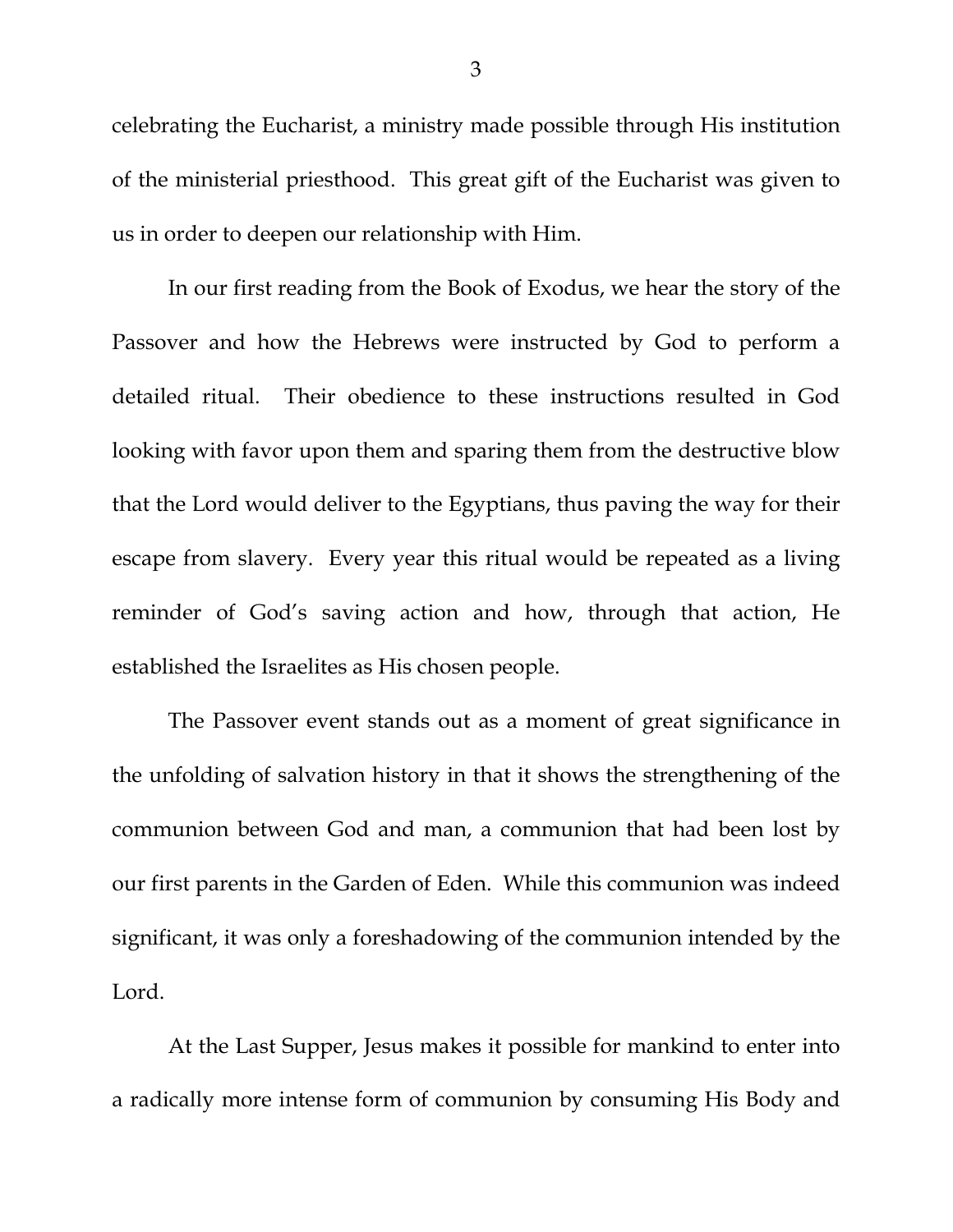His Blood in the Eucharist, through which we become partakers in His very life. Because of the remarkable blessing that this communion brings to us in our lives, Jesus desired that all should have the opportunity to share in this gift and so instructed His apostles to continue offering it until He returns at the end of time.

 As we see the symbols of bread and wine brought to the altar this night, we are reminded of that night when Jesus made us His chosen people in an even more significant way by drawing us into sharing His very life through the gift of His grace communicated to us in the Holy Eucharist.

 This brings us to reflect on the other two main symbols of this evening: the basin and the towel. At the Last Supper, Jesus not only invited us to share in His life, He has given us a model of how He expects us to live that life in imitation of Him. And so He gives the apostles the example of washing their feet. After completing this humble act of service, He tells them:

You call me 'teacher' and 'master,' and rightly so, for indeed I am. If I, therefore, the master and teacher, have washed your feet,

4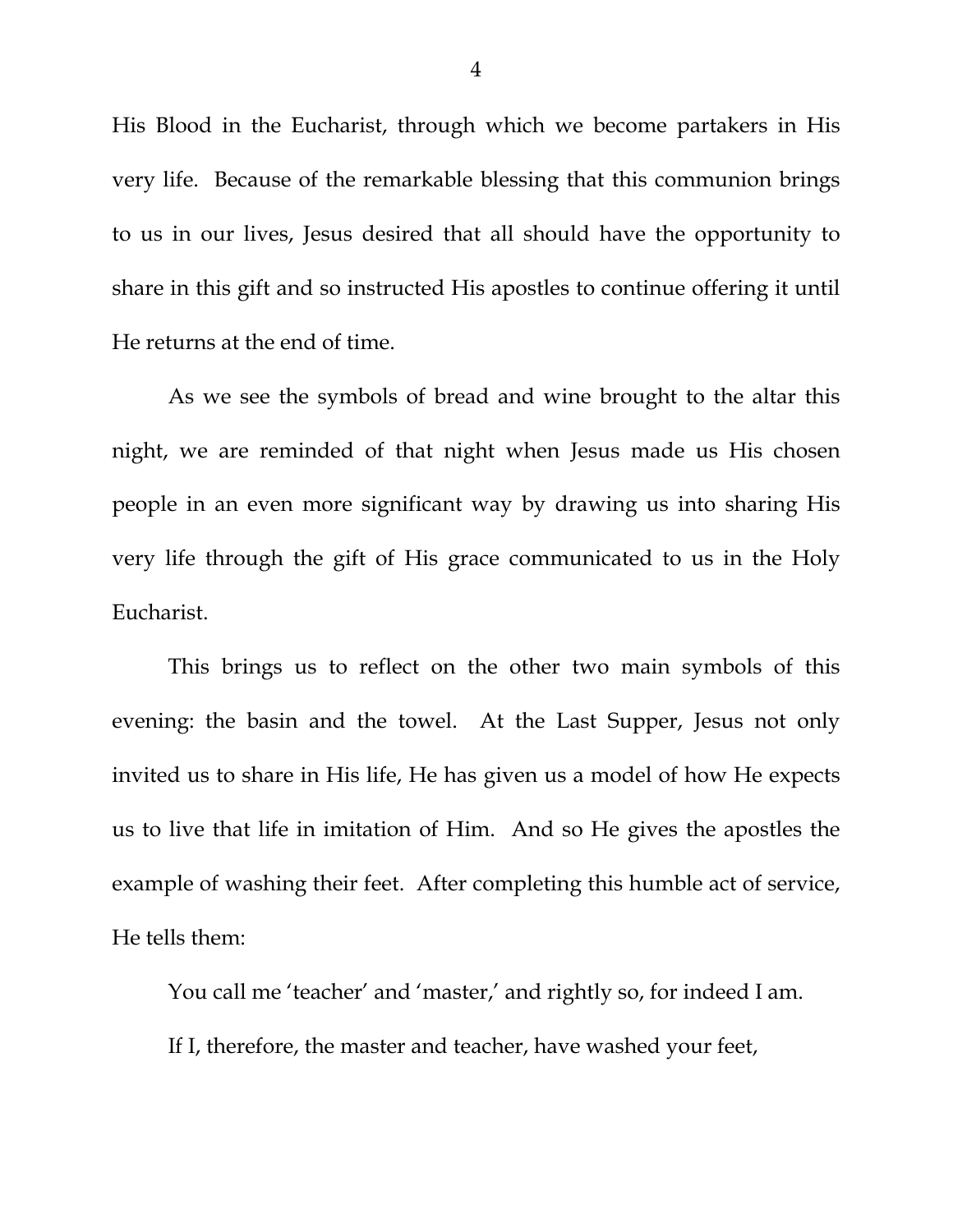you ought to wash one another's feet. I have given you a model to follow, so that as I have done for you, you should also do (John 13:13- 14).

Jesus is instructing His disciples and us that our communion with Him necessarily affects our relationship with others with whom we have communion. In his *Angelus* address for the Solemnity of *Corpus Christi* last year, our Holy Father Pope Francis explained this connection in the following way:

Jesus stresses that he did not come to this world to give something, but to give himself, his life, as nourishment for all those who have faith in him. This communion of ours with the Lord commits us, his disciples, to imitate him, making of our existence, with our attitudes, bread broken for others, as the Master broke bread which is really his flesh. For us, instead, it is our generous behavior towards our neighbor which demonstrates the attitude of breaking our life for others.1

 The basin and the towel which I will use in just a few moments as I wash the feet of twelve individuals is a reminder to each of us that one of the intended effects of our regular reception of the gift of Holy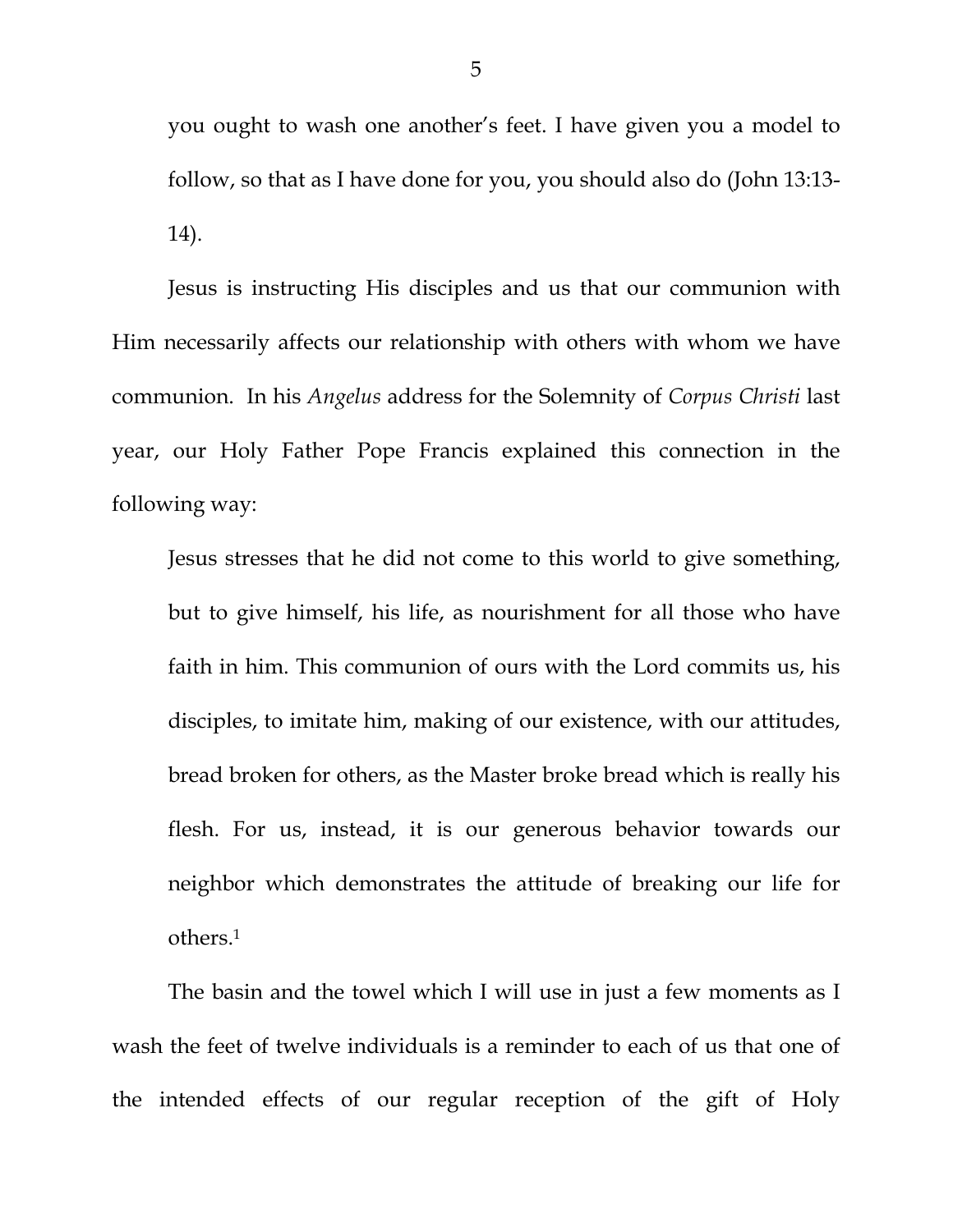Communion in the Eucharist is to continue the life of Christ in our own life, especially as it concerns service to our neighbor.

 These symbols of bread and wine and basin and towel are therefore intimately connected with one another in that they represent the summary of what it means to be a Christian disciple. They represent the two directions of communion – communion with God and communion with one another. Any attempt to explain Christianity without one of these two dimensions of communion is false. Liturgical worship in praise of God, as beautiful as it can be, without concern for the needs of the least among us is not authentic Christianity. Nor is it authentic Christianity which focuses on service to our neighbor without any attention to a worthy and reverent celebration of the liturgy. True Christian discipleship seeks to strengthen all of the bonds of communion, not just some of them.

 These two dimensions of communion, the vertical communion with God and the horizontal communion with one another come together and meet in another powerful symbol that is at the heart of these days – the symbol of the Cross. It is on the Cross where the sacrifice, began at the Last Supper, is completed as Jesus offers Himself in order to reconcile the world to Himself and to one another.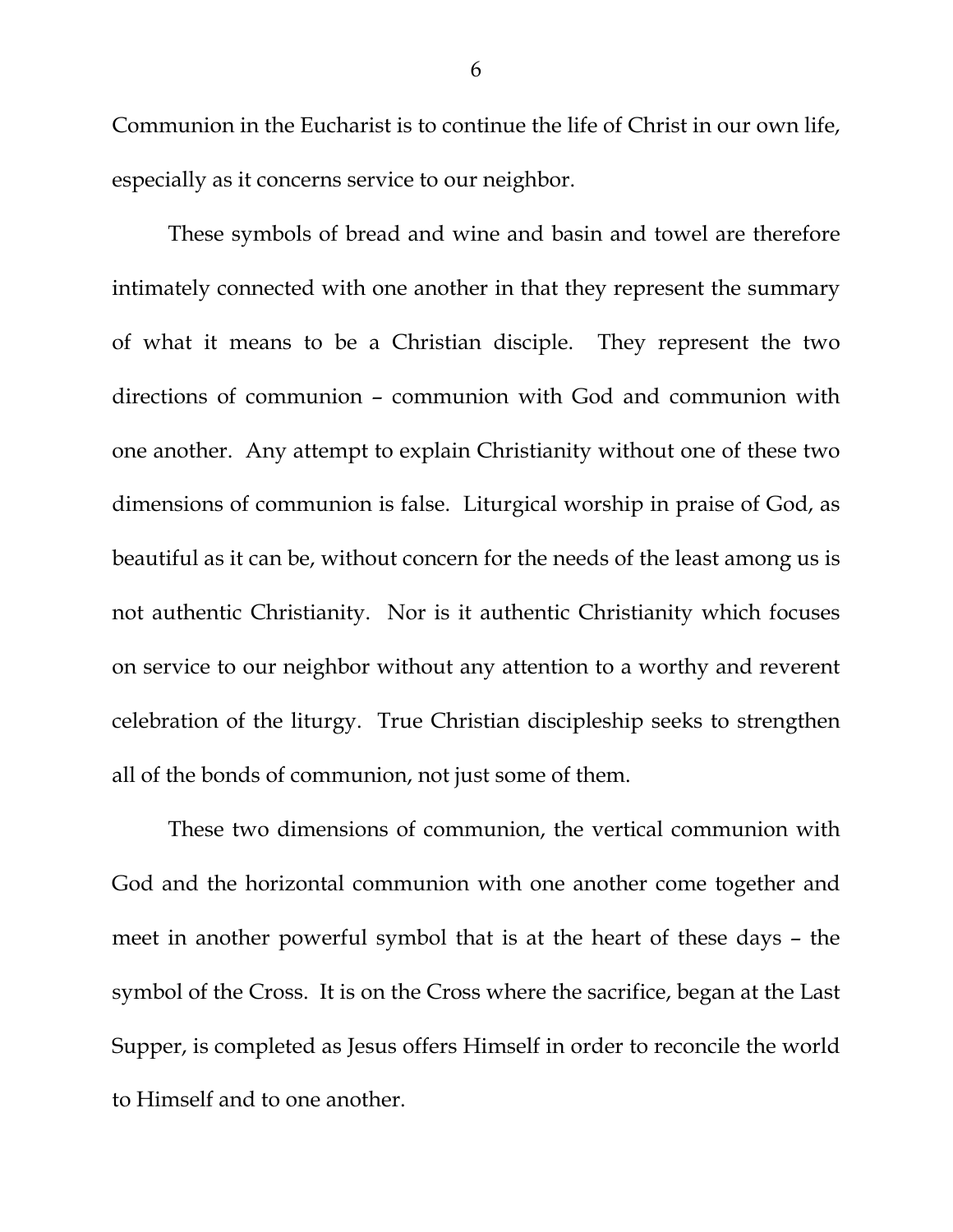Today marks the tenth anniversary of the death of St. John Paul II. This great Pope touched our lives in so many profound ways. Now, as a saint, he continues to intercede for us. Personally, I am incredibly humbled to have been appointed Bishop by this holy saint.

It was the custom of Pope John Paul II to send a Holy Thursday letter every year to priests throughout the world. In his last such letter, issued from Gemelli Hospital in Rome just a few weeks before he died, Pope John Paul the Great wrote, during the Year of the Eucharist, about the connection between the Last Supper, the Crucifixion and the service that is expected of us. Pope John Paul wrote, "Christ's self-giving, which has its origin in the Trinitarian life of the God who is Love, reaches its culmination in the sacrifice of the Cross, sacramentally anticipated in the Last Supper. It is impossible to repeat the words of consecration without *feeling oneself caught up in this spiritual movement*. In a certain sense, when he says the words: 'take and eat,' the priest must learn to apply them also to himself, and to speak them with truth and generosity. If he is able to offer himself as a gift, placing himself at the disposal of the community and at the service of anyone in need, his life takes on its true meaning. This is exactly what